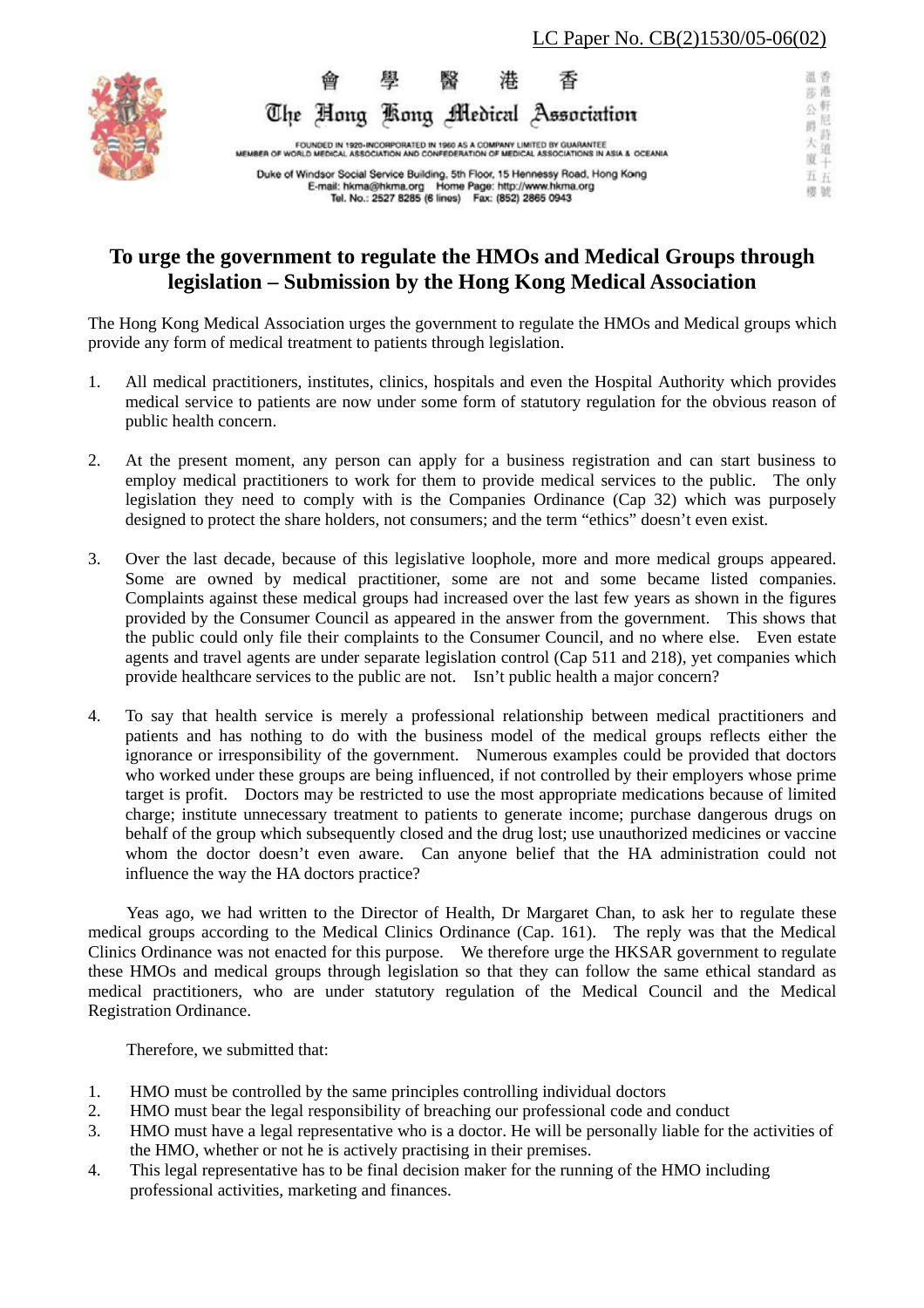



Duke of Windsor Social Service Building, 5th Floor, 15 Hennessy Road, Hong Kong<br>E-mail: hkma@hkma.org Home Page: http://www.hkma.org<br>Tel. No.: 2527 8285 (6 lines) Fax: (852) 2865 0943

# **To urge the government to regulate the HMOs and Medical Groups through legislation – Submission by the Hong Kong Medical Association (Part II)**

The Hong Kong Medical Association urges the government to regulate the HMOs and Medical groups, which provide any form of medical treatment to patients through legislation.

In considering the various means to regulate the medical groups, we suggest the government to take references from the other professional bodies in Hong Kong.

## **The Dental profession**

Section 12 (Dental Companies) of the Dentists Registration Ordinance (Cap 156), Paragraph (1)(b) provides that "*A body corporate may carry on the business of dentistry if a majority of the directors and all persons practicing dentistry are registered dentists*". It is quite obvious that the government, during enactment or amendment of the law regarding the Dental profession, had envisaged that the profession might take the form of a corporation to provide professional service and had decided that these corporations should be under the same ordinance and under the jurisdiction of the Dental Council.

## **The Legal profession**

The Legal Practitioners Ordinance (Cap159) has, in its sub-legislation, the Solicitors' Practice Rules (Cap 159H), very clear-cut rules regarding the firms, which have one or more solicitors as principals. Even the name of a firm is restricted as in rule 2A. Rule 4A (*supervision of office*) provides that:

*A solicitor shall ensure that every office where or his firm practice is and can reasonably be seen to be properly supervised in accordance with the following minimum standards-* 

- *(a) every such office shall be managed by a solicitor holding a current practising certificate who shall normally be in attendance at that office during all the hours when it is open to the public; and*
- *(b) every such office shall be attended on each day when it is open to the public by a solicitor who holds an unconditional practising certificate and has been admitted for at least 2 years (or such other period as the Council may permit), being either a principal of, or a solicitor employed by, the firm and who shall spend sufficient time at such office to ensure adequate control of the staff employed there and afford requisite facilities for consultation with clients.*

And Rule 5 (*Particulars relating to firms*) requires the principal or principals of the firm to advice the Law Society of every details of the firm including even the service company engaged by the firm within 14 days after the commencement of practice.

## **Accountants**

Paragraph (2), section 28A (Registration of firm name) of the Professional Accountants

温香 莎港 公軒尼

爵 詩 大

道  $\mathbb{R}^{\frac{10}{4}}$ 

五五 橙號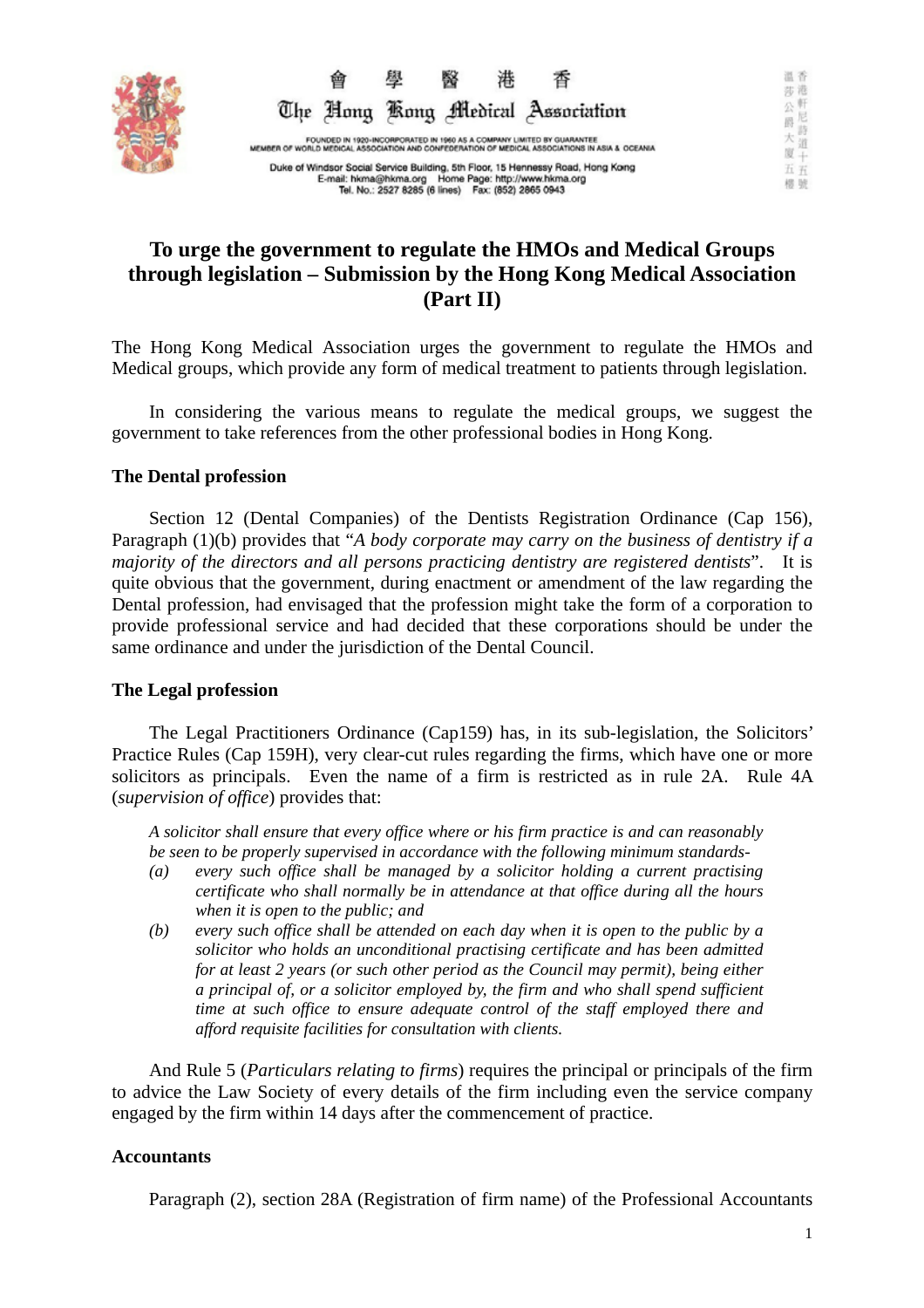

温香 莎港 公會尼 The Hong Kong Medical Association 爵 詩 大 FOUNDED IN 1920-INCORPORATED IN 1960 AS A COMPANY LIMITED BY GUARANTEE<br>MEMBER OF WORLD MEDICAL ASSOCIATION AND CONFEDERATION OF MEDICAL ASSOCIATIONS IN ASIA & OCEANIA 道 厦半 Duke of Windsor Social Service Building, 5th Floor, 15 Hennessy Road, Hong Kong 五五 E-mail: hkma@hkma.org Home Page: http://www.hkma.org<br>E-mail: hkma@hkma.org Home Page: http://www.hkma.org<br>Tel. No.: 2527 8285 (6 lines) Fax: (852) 2865 0943 棉號

Ordinance (Cap 50) clearly stipulates that "*A firm of certified public accountants (practising) shall apply to the Council for registration of a firm name under this Ordinance."* Paragraph (5) of the same section further stipulates that "*A firm of certified public accountants (practising) shall not be qualified to be registered under subsection (2) unless all partners of the firm are certified public accountants and at least such proportion as the Council may from time to time prescribe of its partners is or are certified public accountant (practising) or certified public accountants (practising)*"

## **Estates Agents**

 The Estates Agents Ordinance (Cap 511) has provisions to put the estate agent companies under the jurisdiction of the Estate Agents Authority. Section 15(2) of the Estate Agents Ordinance stipulates that:

*Subject to this Ordinance, a company shall not-* 

- *(a) exercise or carry on or advertise, notify or state that it exercises or carries on, or is willing to exercise or carry on, the business or doing estate agency work as an agent; or*
- *(b) act as an estate agent; or*
- *(c) in any way hold itself out to the public as being ready to undertake, whether or not for payment or other remuneration (whether monetary or otherwise), estate agency work as an estate agent,*

*unless it is a licensed estate agent.* 

## **Our Submission**

 The above examples clearly illustrate that, unlike the medical profession, any firm or company, which intends to provide the above professional services to the public has to be either directly or indirectly registered or licensed from their respective governing bodies. Obviously these professional bodies had detected the consequence of not governing the corporations would be disastrous to their profession and the public and have very stringent provisions in their respective ordinances to plug the loopholes.

Therefore we suggest the government to consider:

- (1) To amend the Medical Registration Ordinance, taking reference form the other professions to make provisions to regulate these medical groups or companies providing medical services.
- (2) To register all these medical groups by the Department of Health with the purpose of regulation by legislation.

The purpose of legislation is to ensure that these groups are running their business as if they are medical practitioners, in particular to follow the same code of practice in relation to the following including dissemination of service information, transparency of fees, proper financial transactions and proper delegation of medical duties to non-qualified persons.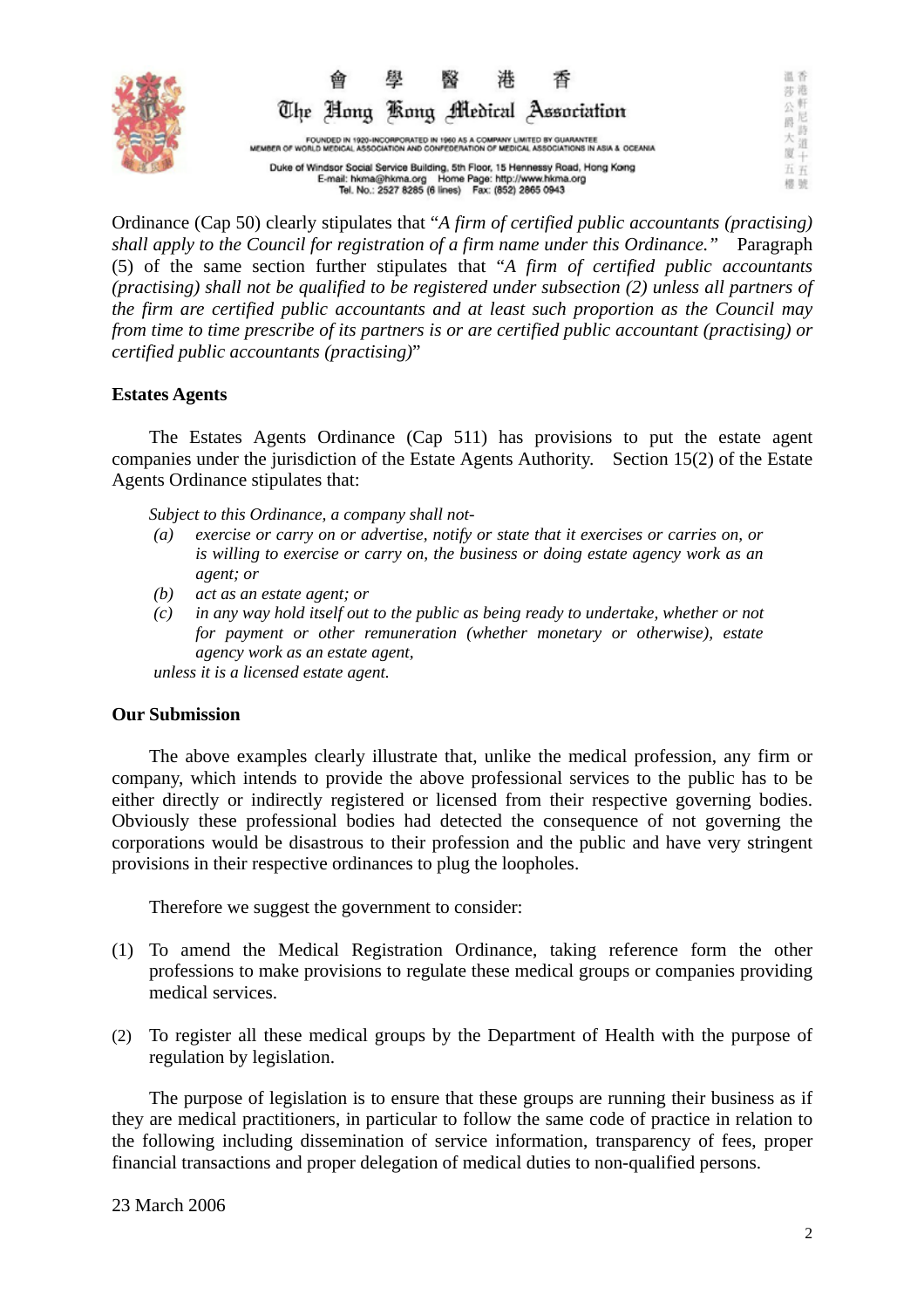



Duke of Windsor Social Service Building, 5th Floor, 15 Hennessy Road, Hong Kong<br>E-mail: hkma@hkma.org Home Page: http://www.hkma.org<br>Tel. No.: 2527 8285 (6 lines) Fax: (852) 2865 0943

# **Cases**

This submission is part and parcel of other pages prepared by the Council Members of the Hong Kong Medical Association. Over the years, the Hong Kong Medical Association received requests for assistance from our members with regard to their relation with health care / management organizations. A few cases are illustrated hereunder.

## Received October 2004

A doctor was required by her employer to perform duties she did not feel capable of performing. She also complained to the association that her employer promoted the clinic in ways likely to contravene the Professional Code and Conduct. She wanted to discontinue the contract with her employer but before doing so, her employer terminated her contract unilaterally. Her salary was held unpaid and she launched a complaint to the Labour Department (November 2004). Dangerous drugs ordered under the name of this doctor were kept inside the clinic and barred from her access. The Hong Kong Medical Association has advised this member doctor to keep in contact with the Labour Department and the Department of Health for disposal of the Dangerous Drugs, as it is required by law.

## Received November 2004

A doctor resigned from a clinic in June 2004. A few months later he received two invoices from a pharmaceutical company demanding payment for medications ordered under his name while he was an employee of the clinic. The employer claimed that the doctor has taken the medications with him when he left his job. The doctor maintained he has not taken the medications. The Hong Kong Medical Association has advised this member doctor to report the case to the police.

## Received August 2005

A doctor who graduated in 2003 was employed by an HMO with a two-year employment contract. It was the end of the first year when he seek assistance from the Hong Kong Medical Association. He was required to carry out professional duties he considered inappropriate. He learned from the patients that the clinic nurses persuaded them to lodge complaints against him. He found out that medications were not dispensed to patients in accordance to his prescription. He wanted to resign, but his contract required him to compensate the company about HK\$200,000 for a unilateral termination of the contract. He explained to the Hong Kong Medical Association that he was not well off enough to employ a lawyer and bring the case to court. The Hong Kong Medical Association offered to review his employment contract by our Legal Adviser. Among other advices, we also advised him to check the medications himself before handing to the patients. His employer eventually terminated his contract on November 1, 2005 without imposing the penalty terms.

温香 莎港 公會尼

爵 j5 大

道 N.

五五 橙號